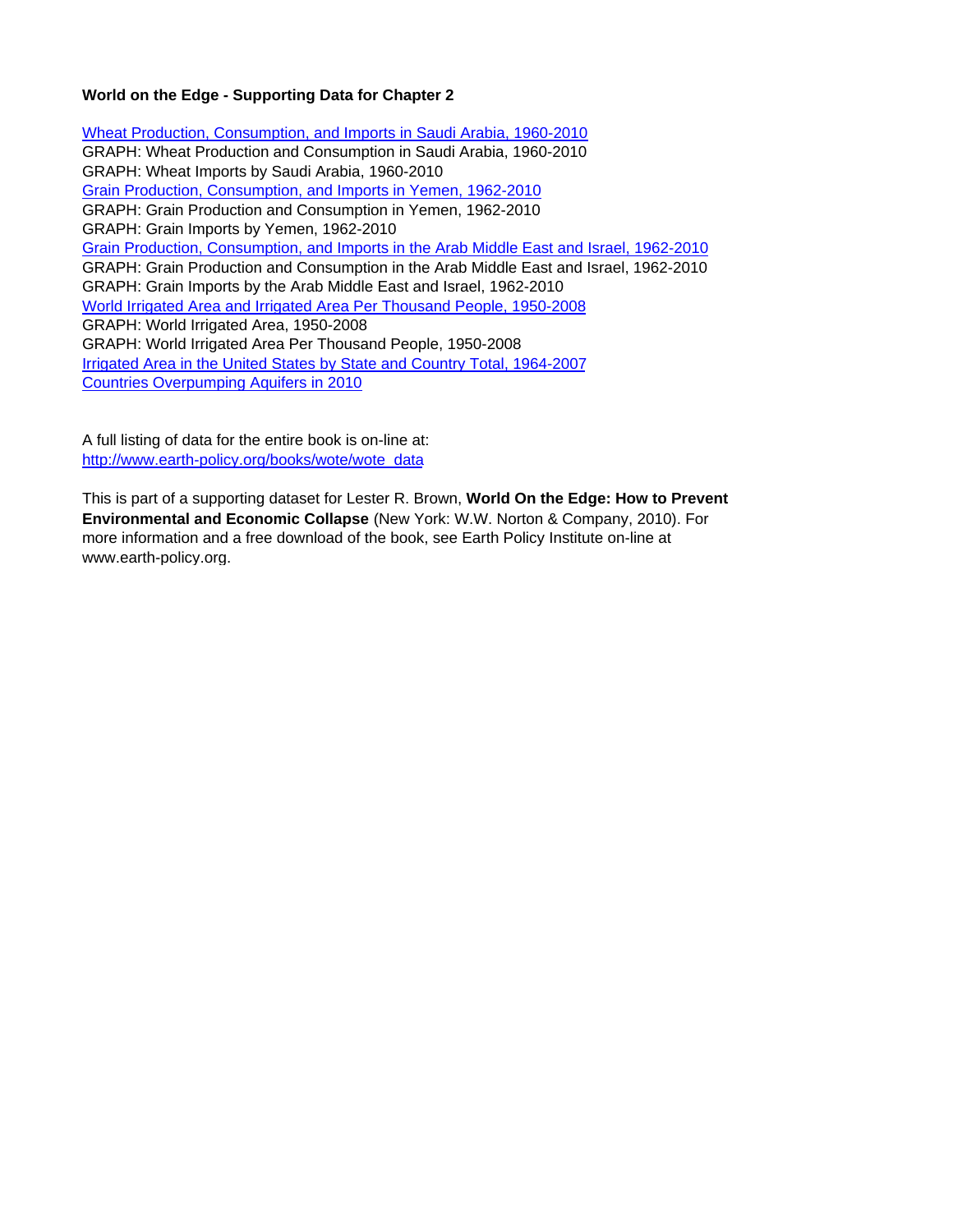## **Wheat Production, Consumption, and Imports in Saudi Arabia, 1960-2010**

| Year | Production    | Consumption | Imports |  |  |  |  |
|------|---------------|-------------|---------|--|--|--|--|
|      | Thousand Tons |             |         |  |  |  |  |
|      |               |             |         |  |  |  |  |
| 1960 | 125           | 264         | 139     |  |  |  |  |
| 1961 | 127           | 238         | 111     |  |  |  |  |
| 1962 | 135           | 293         | 158     |  |  |  |  |
| 1963 | 135           | 282         | 147     |  |  |  |  |
| 1964 | 125           | 315         | 190     |  |  |  |  |
| 1965 | 148           | 348         | 200     |  |  |  |  |
| 1966 | 149           | 389         | 240     |  |  |  |  |
| 1967 | 150           | 332         | 182     |  |  |  |  |
| 1968 | 130           | 270         | 140     |  |  |  |  |
| 1969 | 150           | 440         | 290     |  |  |  |  |
| 1970 | 135           | 498         | 363     |  |  |  |  |
| 1971 | 72            | 366         | 294     |  |  |  |  |
| 1972 | 39            | 386         | 347     |  |  |  |  |
| 1973 | 63            | 414         | 351     |  |  |  |  |
| 1974 | 90            | 621         | 531     |  |  |  |  |
| 1975 | 193           | 691         | 598     |  |  |  |  |
| 1976 | 205           | 672         | 467     |  |  |  |  |
| 1977 | 150           | 716         | 767     |  |  |  |  |
| 1978 | 175           | 772         | 599     |  |  |  |  |
| 1979 | 150           | 841         | 1,293   |  |  |  |  |
| 1980 | 141           | 846         | 732     |  |  |  |  |
| 1981 | 187           | 961         | 581     |  |  |  |  |
| 1982 | 412           | 988         | 686     |  |  |  |  |
| 1983 | 710           | 1,100       | 327     |  |  |  |  |
| 1984 | 1,402         | 1,200       | 206     |  |  |  |  |
| 1985 | 2,047         | 1,200       | 87      |  |  |  |  |
| 1986 | 2,290         | 1,250       | 105     |  |  |  |  |
| 1987 | 2,649         | 1,250       | 204     |  |  |  |  |
| 1988 | 3,267         | 1,400       | 154     |  |  |  |  |
| 1989 | 3,452         | 1,500       | 161     |  |  |  |  |
| 1990 | 3,580         | 1,550       | 184     |  |  |  |  |
|      | 4,035         |             | 329     |  |  |  |  |
| 1991 | 4,124         | 1,625       | 222     |  |  |  |  |
| 1992 |               | 1,725       | 71      |  |  |  |  |
| 1993 | 3,430         | 1,850       |         |  |  |  |  |
| 1994 | 2,646         | 1,900       | 46      |  |  |  |  |
| 1995 | 1,648         | 1,900       | 67      |  |  |  |  |
| 1996 | 1,200         | 1,900       | 68      |  |  |  |  |
| 1997 | 1,795         | 2,000       | 110     |  |  |  |  |
| 1998 | 1,734         | 1,850       | 33      |  |  |  |  |
| 1999 | 2,046         | 1,850       | 41      |  |  |  |  |
| 2000 | 1,788         | 1,950       | 25      |  |  |  |  |
| 2001 | 2,082         | 2,050       | 101     |  |  |  |  |
| 2002 | 2,436         | 2,150       | 161     |  |  |  |  |
| 2003 | 2,524         | 2,250       | 26      |  |  |  |  |
| 2004 | 2,776         | 2,350       | 50      |  |  |  |  |
| 2005 | 2,648         | 2,450       | 80      |  |  |  |  |
| 2006 | 2,630         | 2,500       | 100     |  |  |  |  |
| 2007 | 2,556         | 2,550       | 75      |  |  |  |  |
| 2008 | 1,720         | 2,650       | 1,400   |  |  |  |  |
| 2009 | 1,000         | 2,750       | 1,910   |  |  |  |  |
| 2010 | 700           | 2,850       | 2,000   |  |  |  |  |

Source: U.S. Department of Agriculture, *Production, Supply and Distribution* , electronic database, at www.fas.usda.gov/psdonline, updated 8 October 2010.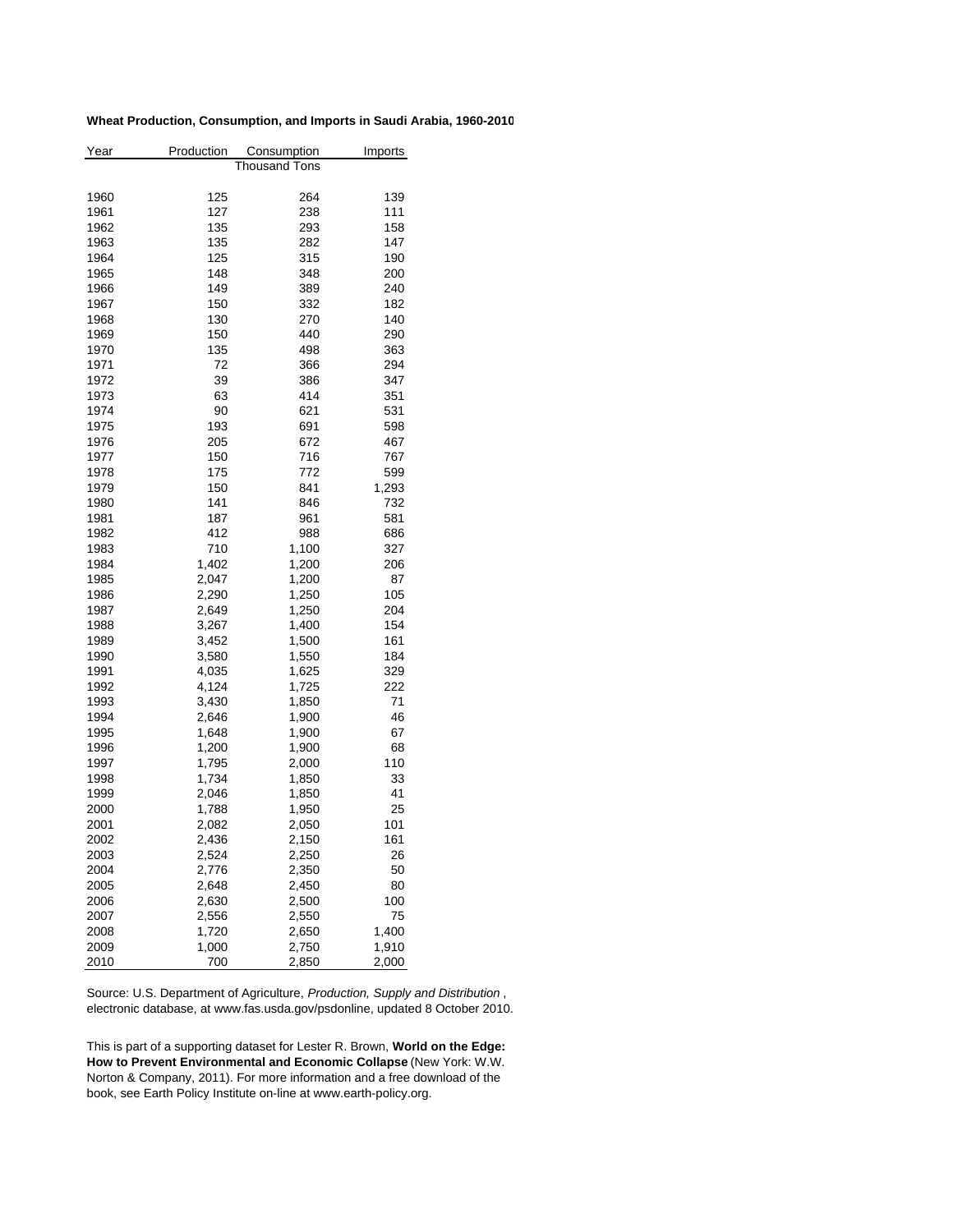

Wheat Production and Consumption in Saudi Arabia, 1960-2010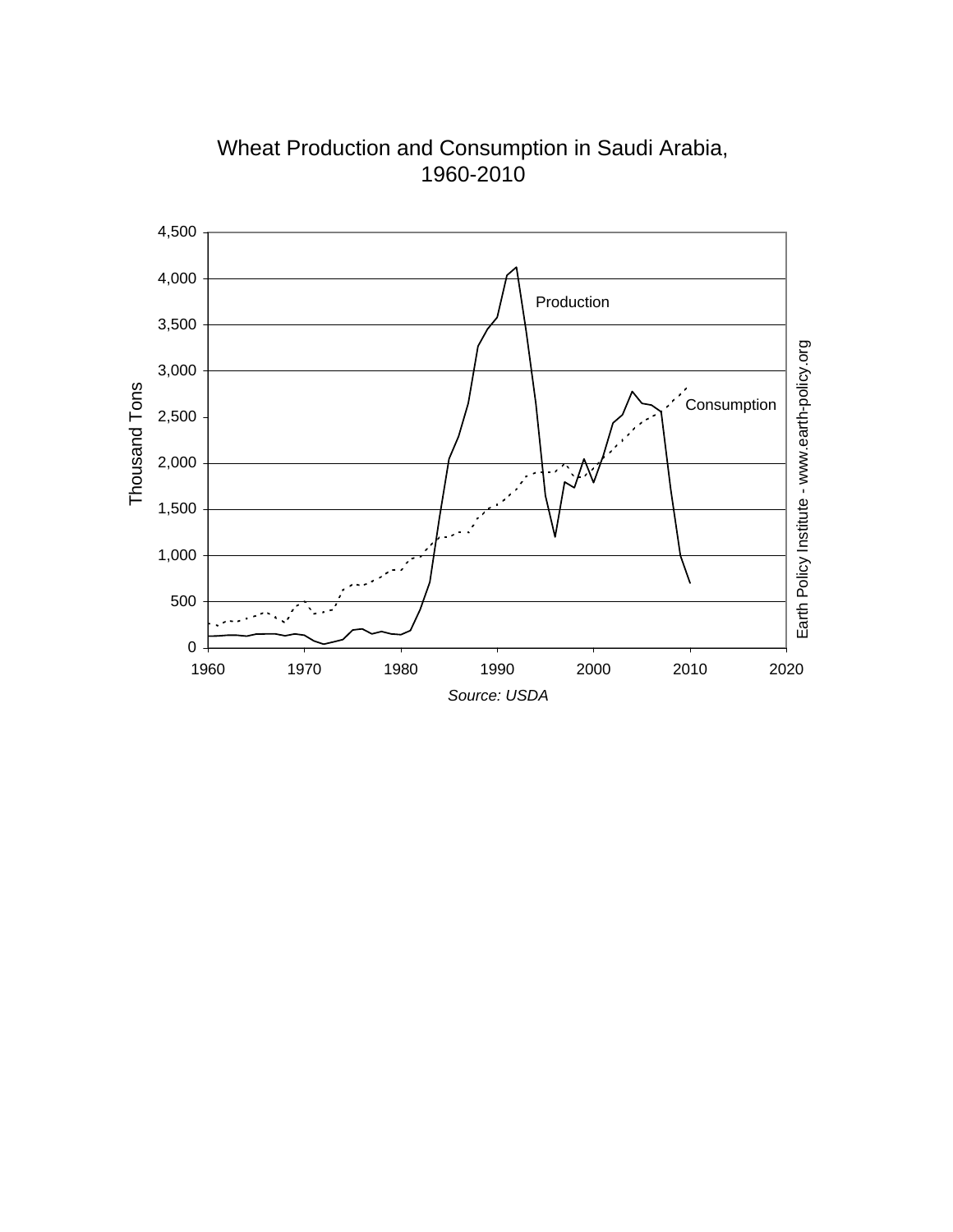

# Wheat Imports by Saudi Arabia, 1960-2010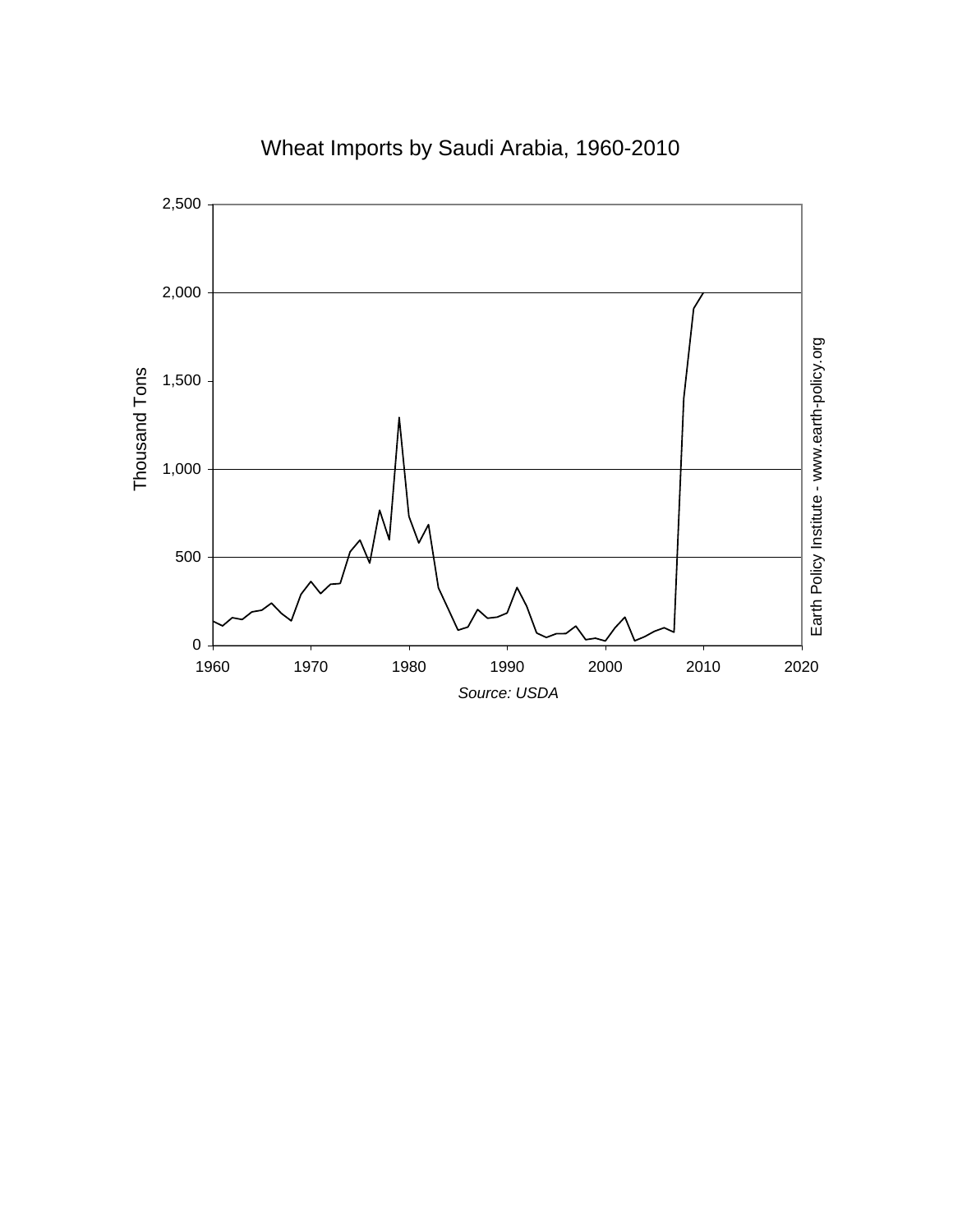### **Grain Production, Consumption, and Imports in Yemen, 1962-2010**

| Year | Production               | Consumption |       |  |  |  |  |
|------|--------------------------|-------------|-------|--|--|--|--|
|      | Imports<br>Thousand Tons |             |       |  |  |  |  |
|      |                          |             |       |  |  |  |  |
| 1962 | 957                      | 1,020       | 93    |  |  |  |  |
| 1963 | 963                      | 1,054       | 127   |  |  |  |  |
| 1964 | 973                      | 1,087       | 145   |  |  |  |  |
| 1965 | 981                      | 1,119       | 170   |  |  |  |  |
| 1966 | 985                      | 1,099       | 156   |  |  |  |  |
| 1967 | 991                      | 1,102       | 129   |  |  |  |  |
| 1968 | 1,017                    | 1,156       | 149   |  |  |  |  |
| 1969 | 1,020                    | 1,305       | 301   |  |  |  |  |
| 1970 | 1,026                    | 1,289       | 279   |  |  |  |  |
| 1971 | 1,216                    | 1,494       | 288   |  |  |  |  |
| 1972 | 1,342                    | 1,575       | 254   |  |  |  |  |
| 1973 | 1,210                    | 1,515       | 304   |  |  |  |  |
| 1974 | 1,187                    | 1,425       | 251   |  |  |  |  |
| 1975 | 1,998                    | 2,383       | 398   |  |  |  |  |
| 1976 | 1,158                    | 1,706       | 594   |  |  |  |  |
| 1977 | 983                      | 1,465       | 493   |  |  |  |  |
| 1978 | 834                      | 1,514       | 665   |  |  |  |  |
| 1979 | 894                      | 1,472       | 582   |  |  |  |  |
| 1980 | 1,009                    | 1,603       | 604   |  |  |  |  |
| 1981 | 907                      | 1,550       | 653   |  |  |  |  |
| 1982 | 847                      | 1,461       | 624   |  |  |  |  |
| 1983 | 432                      | 1,372       | 940   |  |  |  |  |
| 1984 | 630                      | 1,724       | 1,094 |  |  |  |  |
| 1985 | 785                      | 1,702       | 917   |  |  |  |  |
| 1986 | 814                      | 1,878       | 1,064 |  |  |  |  |
| 1987 | 843                      | 1,977       | 1,134 |  |  |  |  |
| 1988 | 890                      | 1,923       | 1,033 |  |  |  |  |
| 1989 | 845                      | 2,161       | 1,316 |  |  |  |  |
| 1990 | 893                      | 2,579       | 1,686 |  |  |  |  |
| 1991 | 447                      | 2,498       | 2,051 |  |  |  |  |
| 1992 | 810                      | 2,667       | 1,857 |  |  |  |  |
| 1993 | 835                      | 2,891       | 2,056 |  |  |  |  |
| 1994 | 801                      | 3,059       | 2,258 |  |  |  |  |
| 1995 | 810                      | 3,142       | 2,332 |  |  |  |  |
| 1996 | 660                      | 3,299       | 2,639 |  |  |  |  |
| 1997 | 645                      | 3,239       | 2,594 |  |  |  |  |
| 1998 | 833                      | 3,273       | 2,440 |  |  |  |  |
| 1999 | 694                      | 3,061       | 2,367 |  |  |  |  |
| 2000 | 672                      | 3,191       | 2,519 |  |  |  |  |
| 2001 | 700                      | 2,935       | 2,235 |  |  |  |  |
| 2002 | 561                      | 2,836       | 2,275 |  |  |  |  |
| 2003 | 419                      | 2,573       | 2,154 |  |  |  |  |
| 2004 | 489                      | 2,885       | 2,396 |  |  |  |  |
|      |                          |             |       |  |  |  |  |
| 2005 | 562<br>809               | 3,324       | 2,762 |  |  |  |  |
| 2006 |                          | 3,807       | 3,202 |  |  |  |  |
| 2007 | 1,030                    | 3,823       | 2,747 |  |  |  |  |
| 2008 | 714                      | 3,851       | 3,735 |  |  |  |  |
| 2009 | 765                      | 4,110       | 3,377 |  |  |  |  |
| 2010 | 815                      | 4,345       | 3,135 |  |  |  |  |

Source: U.S. Department of Agriculture, *Production, Supply and Distribution*, electronic database, at www.fas.usda.gov/psdonline, updated 8 October 2010.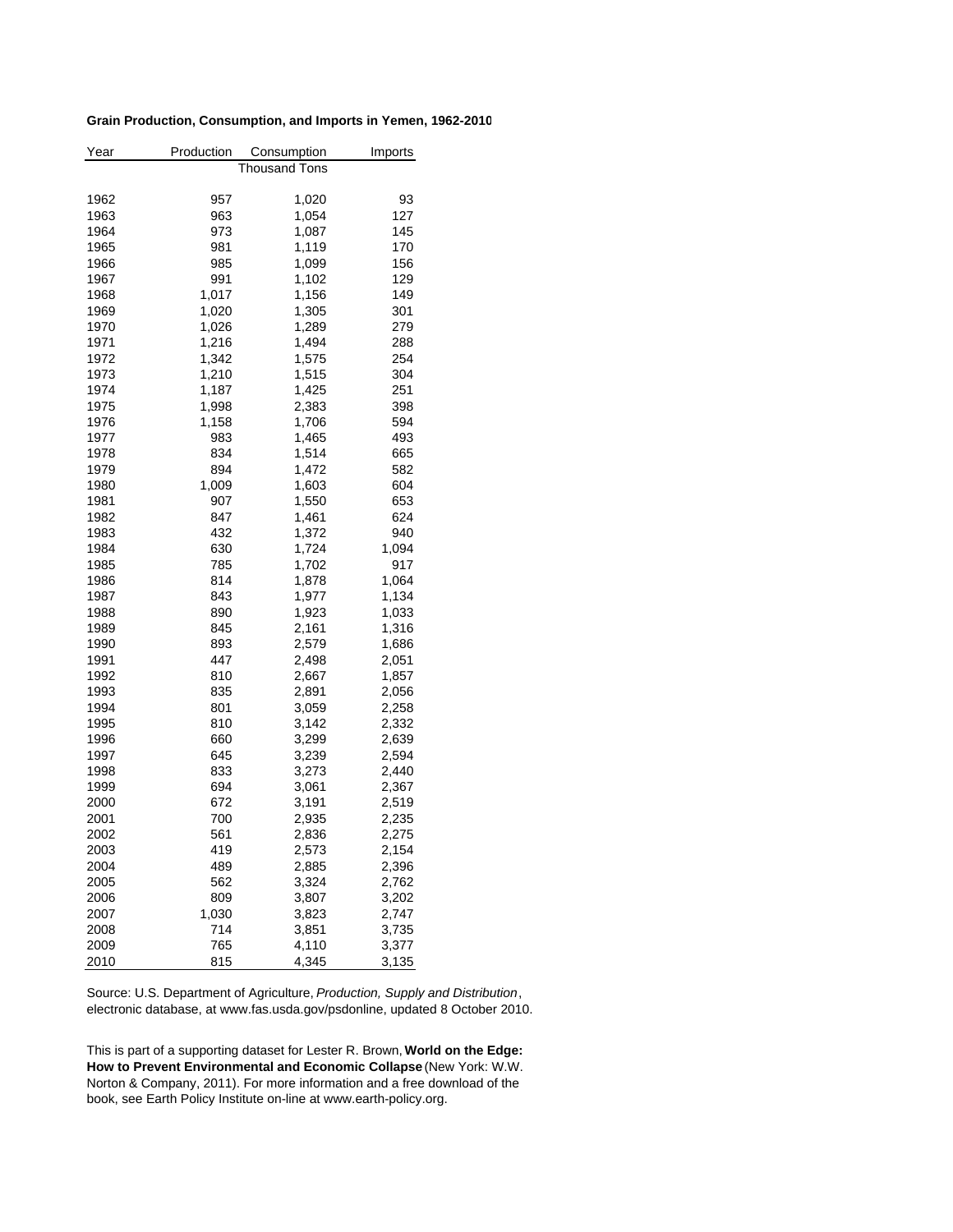

Grain Production and Consumption in Yemen, 1962-2010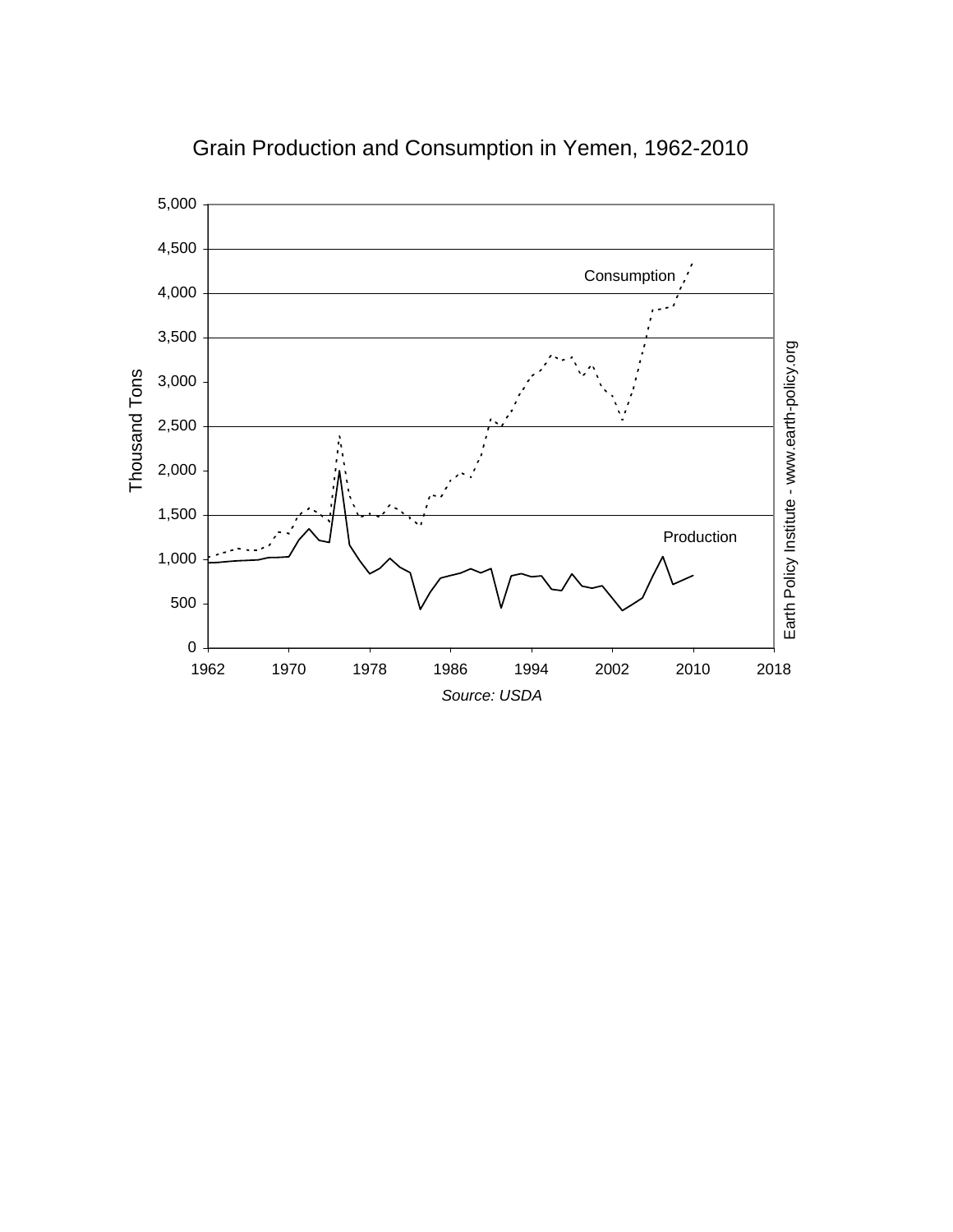

Grain Imports by Yemen, 1962-2010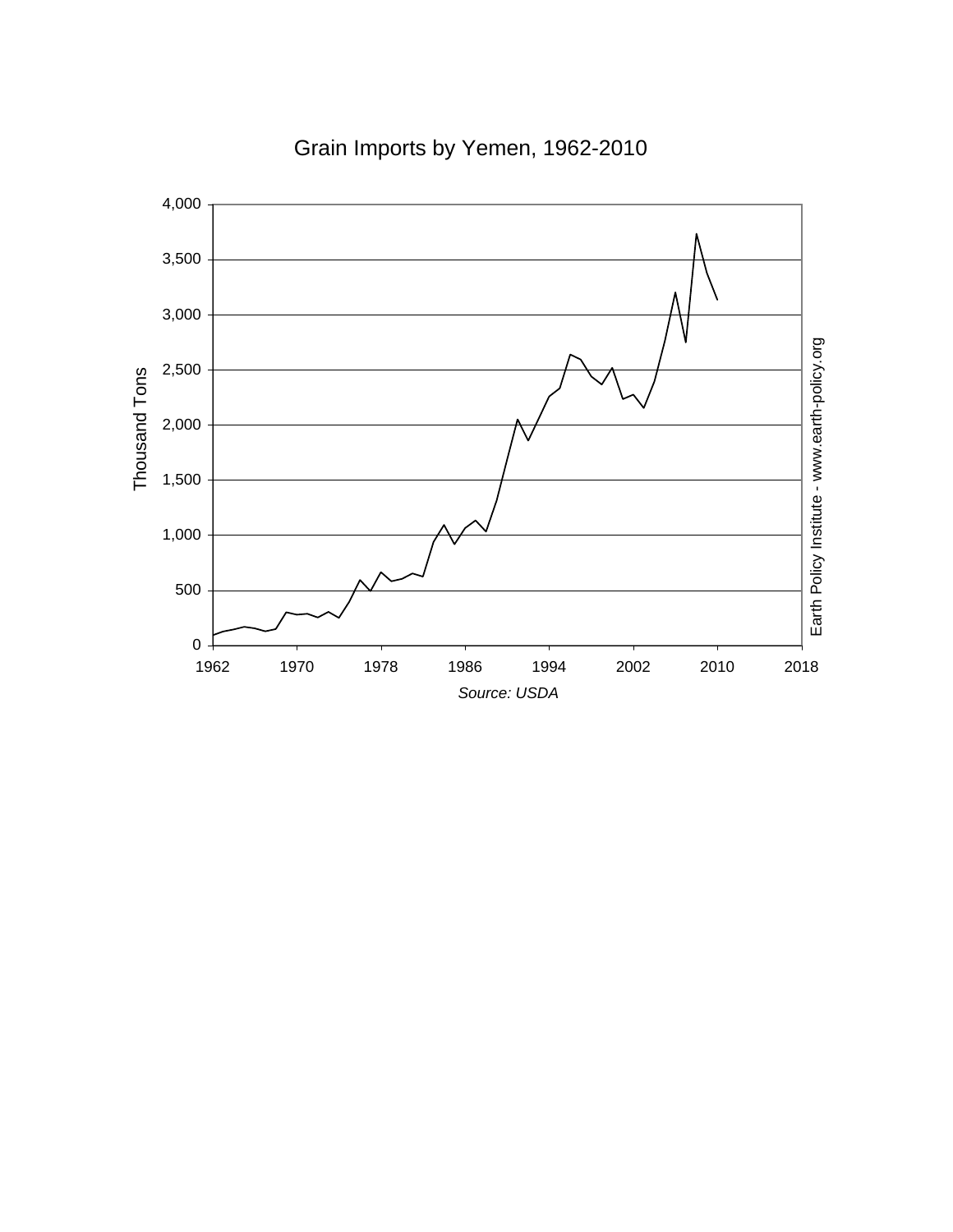#### **Grain Production, Consumption, and Imports in the Arab Middle East and Israel, 1962-2010**

| Year | Production          | Consumption | Imports |  |  |  |  |  |
|------|---------------------|-------------|---------|--|--|--|--|--|
|      | <b>Million Tons</b> |             |         |  |  |  |  |  |
| 1962 | 5.9                 | 7.0         | 2.0     |  |  |  |  |  |
| 1963 | 5.0                 | 6.5         | 2.0     |  |  |  |  |  |
| 1964 | 5.5                 | 6.7         | 1.7     |  |  |  |  |  |
| 1965 | 5.7                 | 7.2         | 1.8     |  |  |  |  |  |
| 1966 | 4.1                 | 6.7         | 2.7     |  |  |  |  |  |
| 1967 | 5.6                 | 8.1         | 2.6     |  |  |  |  |  |
| 1968 | 5.6                 | 7.6         | 2.2     |  |  |  |  |  |
| 1969 | 5.8                 | 8.0         | 2.6     |  |  |  |  |  |
| 1970 | 4.5                 | 8.3         | 3.9     |  |  |  |  |  |
| 1971 | 4.5                 | 8.4         | 4.3     |  |  |  |  |  |
| 1972 | 8.7                 | 9.9         | 3.0     |  |  |  |  |  |
| 1973 | 4.2                 | 9.1         | 4.1     |  |  |  |  |  |
| 1974 | 6.5                 | 10.3        | 4.7     |  |  |  |  |  |
| 1975 | 6.4                 | 11.2        | 4.8     |  |  |  |  |  |
| 1976 | 7.0                 | 11.5        | 5.7     |  |  |  |  |  |
| 1977 | 4.8                 | 12.5        | 7.1     |  |  |  |  |  |
| 1978 | 5.8                 | 13.3        | 7.5     |  |  |  |  |  |
| 1979 | 4.7                 | 14.7        | 11.1    |  |  |  |  |  |
| 1980 | 7.4                 | 16.9        | 10.1    |  |  |  |  |  |
| 1981 | 7.1                 | 18.6        | 11.7    |  |  |  |  |  |
| 1982 | 6.0                 | 18.3        | 12.1    |  |  |  |  |  |
| 1983 | 6.3                 | 21.7        | 15.6    |  |  |  |  |  |
| 1984 | 4.9                 | 20.7        | 16.3    |  |  |  |  |  |
| 1985 | 8.6                 | 22.5        | 15.7    |  |  |  |  |  |
| 1986 | 9.0                 | 23.8        | 19.1    |  |  |  |  |  |
| 1987 | 8.6                 | 24.1        | 17.1    |  |  |  |  |  |
| 1988 | 12.8                | 23.9        | 15.3    |  |  |  |  |  |
| 1989 | 8.1                 | 23.4        | 16.6    |  |  |  |  |  |
| 1990 | 12.4                | 22.9        | 14.0    |  |  |  |  |  |
| 1991 | 11.9                | 26.4        | 18.3    |  |  |  |  |  |
| 1992 | 13.8                | 25.1        | 13.4    |  |  |  |  |  |
| 1993 | 14.5                | 26.2        | 14.8    |  |  |  |  |  |
| 1994 | 14.2                | 26.9        | 14.7    |  |  |  |  |  |
| 1995 | 12.9                | 26.4        | 13.6    |  |  |  |  |  |
| 1996 | 11.5                | 28.7        | 18.7    |  |  |  |  |  |
| 1997 | 9.7                 | 28.5        | 17.5    |  |  |  |  |  |
| 1998 | 11.5                | 29.3        | 19.5    |  |  |  |  |  |
| 1999 | 8.4                 | 29.7        | 20.8    |  |  |  |  |  |
| 2000 | 8.3                 | 29.9        | 21.3    |  |  |  |  |  |
| 2001 | 14.0                | 32.2        | 21.6    |  |  |  |  |  |
| 2002 | 14.3                | 33.8        | 22.2    |  |  |  |  |  |
| 2003 | 14.2                | 34.8        | 21.9    |  |  |  |  |  |
| 2004 | 13.0                | 35.1        | 23.5    |  |  |  |  |  |
| 2005 | 13.7                | 38.5        | 28.1    |  |  |  |  |  |
| 2006 | 13.7                | 38.8        | 24.5    |  |  |  |  |  |
| 2007 | 13.4                | 39.0        | 25.3    |  |  |  |  |  |
| 2008 | 7.6                 | 39.4        | 31.9    |  |  |  |  |  |
| 2009 | 9.5                 | 39.5        | 31.8    |  |  |  |  |  |
| 2010 | 10.9                | 41.6        | 30.1    |  |  |  |  |  |

Note: Arab Middle East total includes Iraq, Jordan, Lebanon, Saudi Arabia, Syria, and Yemen.

Source: Compiled by Earth Policy Institute from U.S. Department of Agriculture, *Production, Supply and Distribution*, electronic database, at www.fas.usda.gov/psdonline, updated 8 October 2010.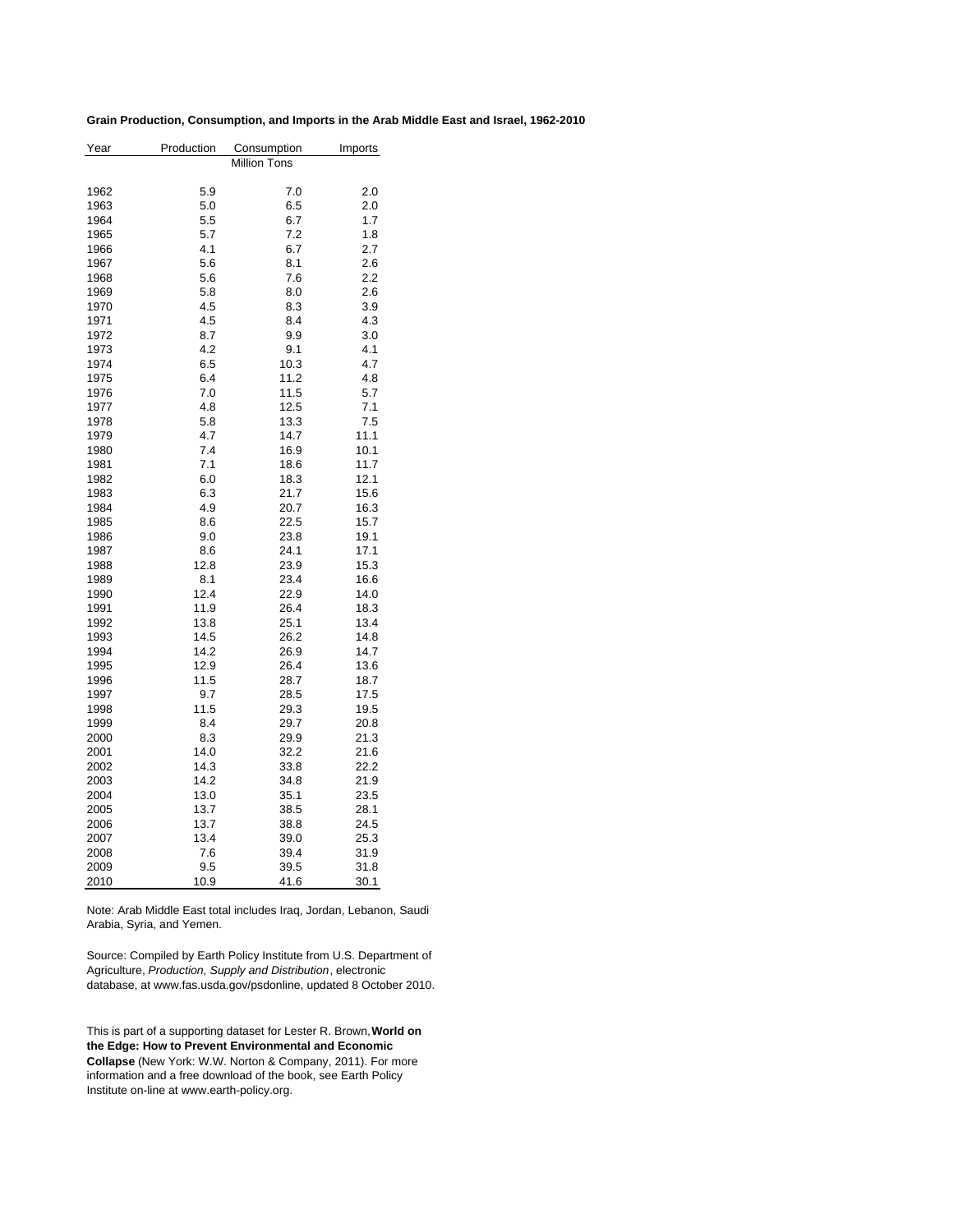

Grain Production and Consumption in the Arab Middle East and Israel, 1962-2010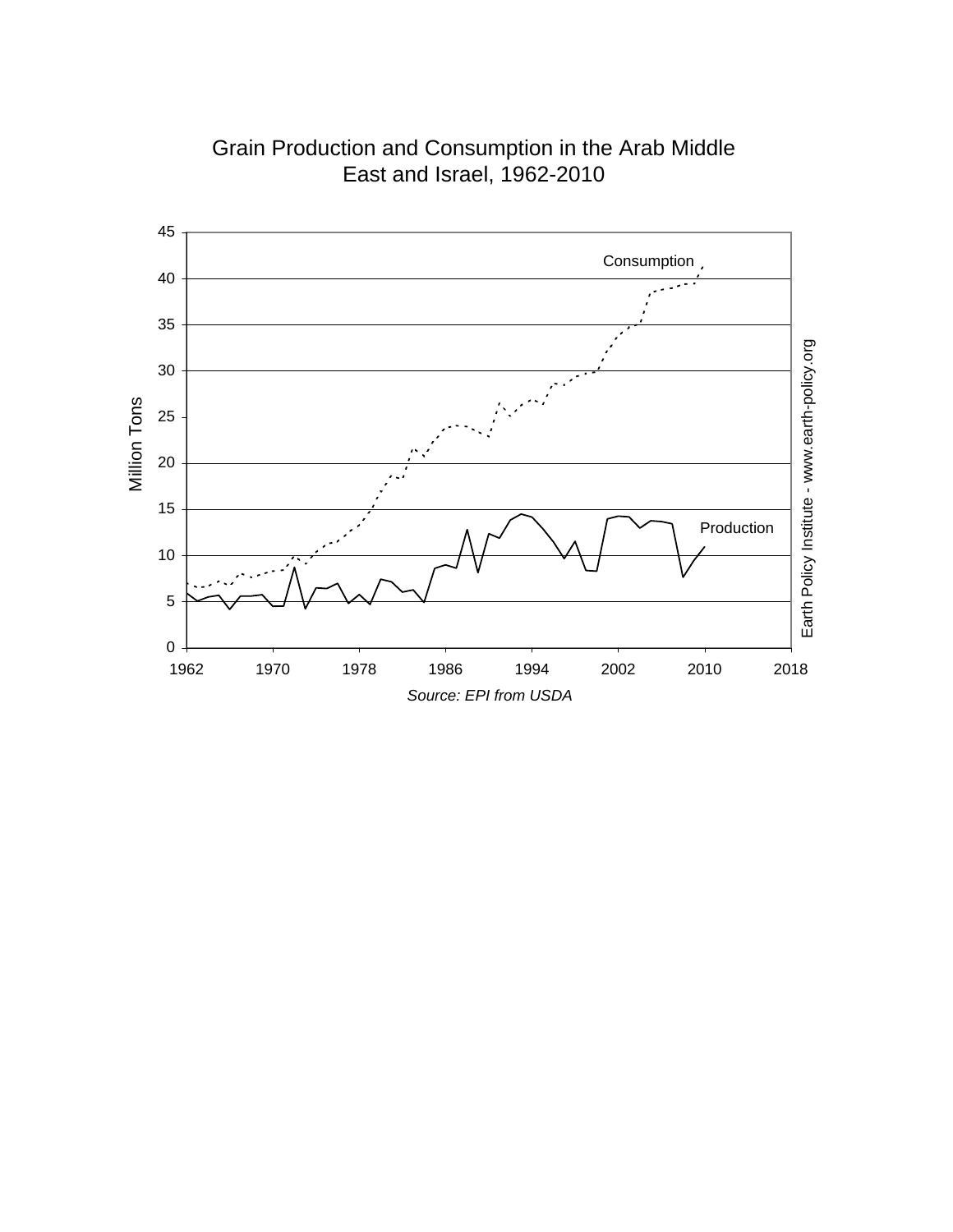

Grain Imports by the Arab Middle East and Israel, 1962-2010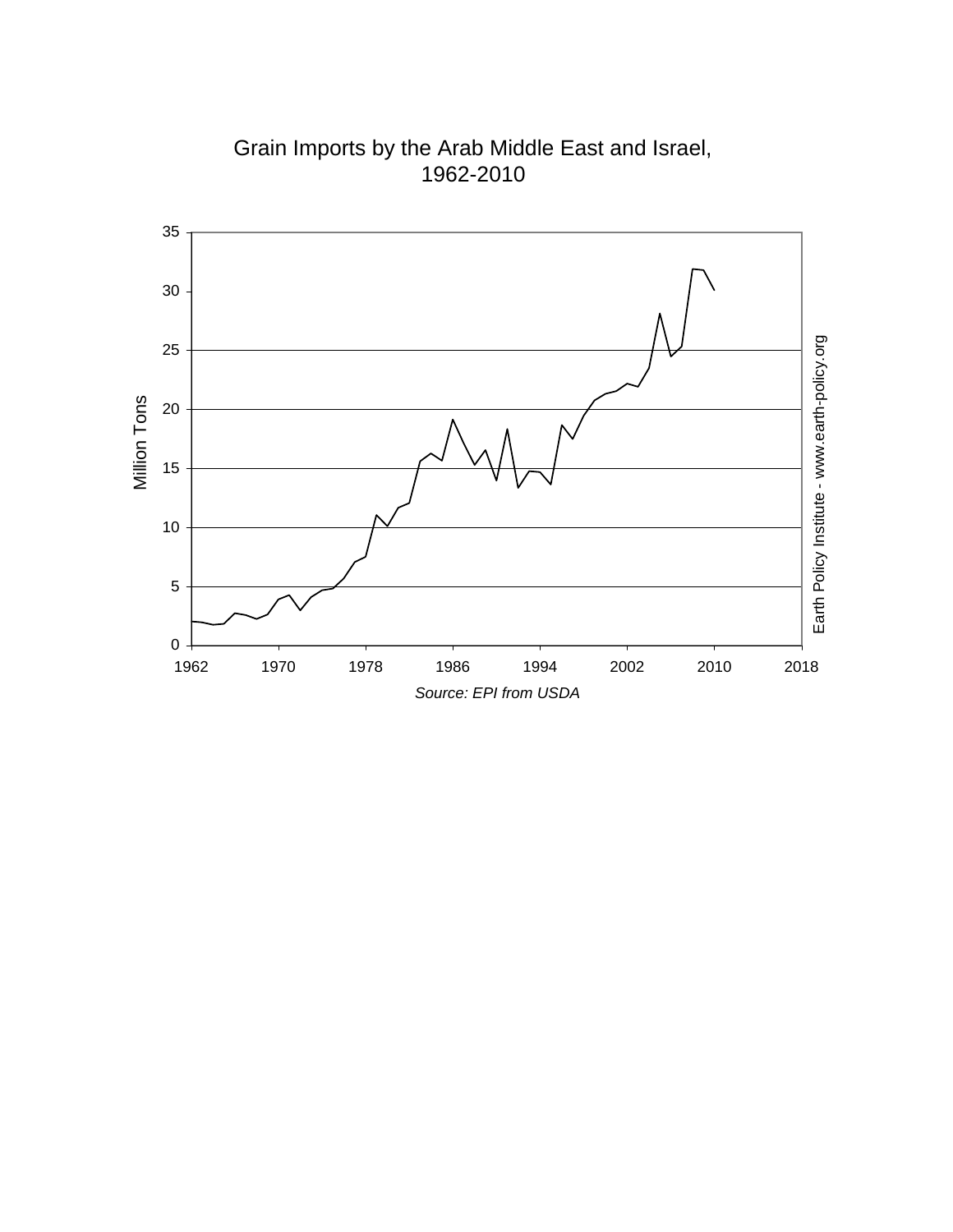#### **World Irrigated Area and Irrigated Area Per Thousand People, 1950-2008**

| <b>Million Hectares</b><br>Hectares<br>1950<br>94<br>37.2<br>1951<br>98<br>38.1<br>102<br>1952<br>39.0<br>1953<br>106<br>39.8<br>110<br>1954<br>40.6<br>114<br>41.4<br>1955<br>118<br>42.1<br>1956<br>123<br>42.8<br>1957<br>1958<br>127<br>43.4<br>131<br>44.0<br>1959<br>135<br>44.6<br>1960<br>139<br>1961<br>45.1<br>142<br>45.1<br>1962<br>1963<br>144<br>45.1<br>1964<br>147<br>45.0<br>1965<br>150<br>45.0<br>45.1<br>1966<br>153<br>156<br>45.1<br>1967<br>1968<br>160<br>45.1<br>45.4<br>1969<br>164<br>45.6<br>1970<br>168<br>1971<br>172<br>45.7<br>175<br>45.7<br>1972<br>1973<br>180<br>46.1<br>1974<br>184<br>46.1<br>46.4<br>1975<br>188<br>1976<br>193<br>46.6<br>196<br>1977<br>46.5<br>1978<br>204<br>47.6<br>1979<br>207<br>47.6<br>1980<br>210<br>47.2<br>47.1<br>1981<br>213<br>216<br>46.9<br>1982<br>1983<br>219<br>46.8<br>1984<br>223<br>46.8<br>1985<br>225<br>46.5<br>46.2<br>1986<br>228<br>1987<br>230<br>45.7<br>1988<br>232<br>45.5<br>1989<br>239<br>46.0<br>1990<br>246<br>46.4<br>1991<br>249<br>46.3<br>1992<br>257<br>47.0<br>1993<br>260<br>46.9<br>1994<br>263<br>46.8<br>1995<br>267<br>46.8<br>1996<br>269<br>46.5<br>1997<br>273<br>46.5<br>1998<br>274<br>46.1<br>46.1<br>1999<br>278<br>2000<br>286<br>46.8<br>2001<br>289<br>46.7<br>2002<br>293<br>46.7<br>2003<br>297<br>46.8<br>2004<br>300<br>46.6<br>301<br>46.2<br>2005<br>46.0<br>2006<br>303<br>2007<br>305<br>45.7 | Year | Irrigated Area | Irrigated Area per<br><b>Thousand People</b> |  |  |
|-------------------------------------------------------------------------------------------------------------------------------------------------------------------------------------------------------------------------------------------------------------------------------------------------------------------------------------------------------------------------------------------------------------------------------------------------------------------------------------------------------------------------------------------------------------------------------------------------------------------------------------------------------------------------------------------------------------------------------------------------------------------------------------------------------------------------------------------------------------------------------------------------------------------------------------------------------------------------------------------------------------------------------------------------------------------------------------------------------------------------------------------------------------------------------------------------------------------------------------------------------------------------------------------------------------------------------------------------------------------------------------------------------------------------|------|----------------|----------------------------------------------|--|--|
|                                                                                                                                                                                                                                                                                                                                                                                                                                                                                                                                                                                                                                                                                                                                                                                                                                                                                                                                                                                                                                                                                                                                                                                                                                                                                                                                                                                                                         |      |                |                                              |  |  |
|                                                                                                                                                                                                                                                                                                                                                                                                                                                                                                                                                                                                                                                                                                                                                                                                                                                                                                                                                                                                                                                                                                                                                                                                                                                                                                                                                                                                                         |      |                |                                              |  |  |
|                                                                                                                                                                                                                                                                                                                                                                                                                                                                                                                                                                                                                                                                                                                                                                                                                                                                                                                                                                                                                                                                                                                                                                                                                                                                                                                                                                                                                         |      |                |                                              |  |  |
|                                                                                                                                                                                                                                                                                                                                                                                                                                                                                                                                                                                                                                                                                                                                                                                                                                                                                                                                                                                                                                                                                                                                                                                                                                                                                                                                                                                                                         |      |                |                                              |  |  |
|                                                                                                                                                                                                                                                                                                                                                                                                                                                                                                                                                                                                                                                                                                                                                                                                                                                                                                                                                                                                                                                                                                                                                                                                                                                                                                                                                                                                                         |      |                |                                              |  |  |
|                                                                                                                                                                                                                                                                                                                                                                                                                                                                                                                                                                                                                                                                                                                                                                                                                                                                                                                                                                                                                                                                                                                                                                                                                                                                                                                                                                                                                         |      |                |                                              |  |  |
|                                                                                                                                                                                                                                                                                                                                                                                                                                                                                                                                                                                                                                                                                                                                                                                                                                                                                                                                                                                                                                                                                                                                                                                                                                                                                                                                                                                                                         |      |                |                                              |  |  |
|                                                                                                                                                                                                                                                                                                                                                                                                                                                                                                                                                                                                                                                                                                                                                                                                                                                                                                                                                                                                                                                                                                                                                                                                                                                                                                                                                                                                                         |      |                |                                              |  |  |
|                                                                                                                                                                                                                                                                                                                                                                                                                                                                                                                                                                                                                                                                                                                                                                                                                                                                                                                                                                                                                                                                                                                                                                                                                                                                                                                                                                                                                         |      |                |                                              |  |  |
|                                                                                                                                                                                                                                                                                                                                                                                                                                                                                                                                                                                                                                                                                                                                                                                                                                                                                                                                                                                                                                                                                                                                                                                                                                                                                                                                                                                                                         |      |                |                                              |  |  |
|                                                                                                                                                                                                                                                                                                                                                                                                                                                                                                                                                                                                                                                                                                                                                                                                                                                                                                                                                                                                                                                                                                                                                                                                                                                                                                                                                                                                                         |      |                |                                              |  |  |
|                                                                                                                                                                                                                                                                                                                                                                                                                                                                                                                                                                                                                                                                                                                                                                                                                                                                                                                                                                                                                                                                                                                                                                                                                                                                                                                                                                                                                         |      |                |                                              |  |  |
|                                                                                                                                                                                                                                                                                                                                                                                                                                                                                                                                                                                                                                                                                                                                                                                                                                                                                                                                                                                                                                                                                                                                                                                                                                                                                                                                                                                                                         |      |                |                                              |  |  |
|                                                                                                                                                                                                                                                                                                                                                                                                                                                                                                                                                                                                                                                                                                                                                                                                                                                                                                                                                                                                                                                                                                                                                                                                                                                                                                                                                                                                                         |      |                |                                              |  |  |
|                                                                                                                                                                                                                                                                                                                                                                                                                                                                                                                                                                                                                                                                                                                                                                                                                                                                                                                                                                                                                                                                                                                                                                                                                                                                                                                                                                                                                         |      |                |                                              |  |  |
|                                                                                                                                                                                                                                                                                                                                                                                                                                                                                                                                                                                                                                                                                                                                                                                                                                                                                                                                                                                                                                                                                                                                                                                                                                                                                                                                                                                                                         |      |                |                                              |  |  |
|                                                                                                                                                                                                                                                                                                                                                                                                                                                                                                                                                                                                                                                                                                                                                                                                                                                                                                                                                                                                                                                                                                                                                                                                                                                                                                                                                                                                                         |      |                |                                              |  |  |
|                                                                                                                                                                                                                                                                                                                                                                                                                                                                                                                                                                                                                                                                                                                                                                                                                                                                                                                                                                                                                                                                                                                                                                                                                                                                                                                                                                                                                         |      |                |                                              |  |  |
|                                                                                                                                                                                                                                                                                                                                                                                                                                                                                                                                                                                                                                                                                                                                                                                                                                                                                                                                                                                                                                                                                                                                                                                                                                                                                                                                                                                                                         |      |                |                                              |  |  |
|                                                                                                                                                                                                                                                                                                                                                                                                                                                                                                                                                                                                                                                                                                                                                                                                                                                                                                                                                                                                                                                                                                                                                                                                                                                                                                                                                                                                                         |      |                |                                              |  |  |
|                                                                                                                                                                                                                                                                                                                                                                                                                                                                                                                                                                                                                                                                                                                                                                                                                                                                                                                                                                                                                                                                                                                                                                                                                                                                                                                                                                                                                         |      |                |                                              |  |  |
|                                                                                                                                                                                                                                                                                                                                                                                                                                                                                                                                                                                                                                                                                                                                                                                                                                                                                                                                                                                                                                                                                                                                                                                                                                                                                                                                                                                                                         |      |                |                                              |  |  |
|                                                                                                                                                                                                                                                                                                                                                                                                                                                                                                                                                                                                                                                                                                                                                                                                                                                                                                                                                                                                                                                                                                                                                                                                                                                                                                                                                                                                                         |      |                |                                              |  |  |
|                                                                                                                                                                                                                                                                                                                                                                                                                                                                                                                                                                                                                                                                                                                                                                                                                                                                                                                                                                                                                                                                                                                                                                                                                                                                                                                                                                                                                         |      |                |                                              |  |  |
|                                                                                                                                                                                                                                                                                                                                                                                                                                                                                                                                                                                                                                                                                                                                                                                                                                                                                                                                                                                                                                                                                                                                                                                                                                                                                                                                                                                                                         |      |                |                                              |  |  |
|                                                                                                                                                                                                                                                                                                                                                                                                                                                                                                                                                                                                                                                                                                                                                                                                                                                                                                                                                                                                                                                                                                                                                                                                                                                                                                                                                                                                                         |      |                |                                              |  |  |
|                                                                                                                                                                                                                                                                                                                                                                                                                                                                                                                                                                                                                                                                                                                                                                                                                                                                                                                                                                                                                                                                                                                                                                                                                                                                                                                                                                                                                         |      |                |                                              |  |  |
|                                                                                                                                                                                                                                                                                                                                                                                                                                                                                                                                                                                                                                                                                                                                                                                                                                                                                                                                                                                                                                                                                                                                                                                                                                                                                                                                                                                                                         |      |                |                                              |  |  |
|                                                                                                                                                                                                                                                                                                                                                                                                                                                                                                                                                                                                                                                                                                                                                                                                                                                                                                                                                                                                                                                                                                                                                                                                                                                                                                                                                                                                                         |      |                |                                              |  |  |
|                                                                                                                                                                                                                                                                                                                                                                                                                                                                                                                                                                                                                                                                                                                                                                                                                                                                                                                                                                                                                                                                                                                                                                                                                                                                                                                                                                                                                         |      |                |                                              |  |  |
|                                                                                                                                                                                                                                                                                                                                                                                                                                                                                                                                                                                                                                                                                                                                                                                                                                                                                                                                                                                                                                                                                                                                                                                                                                                                                                                                                                                                                         |      |                |                                              |  |  |
|                                                                                                                                                                                                                                                                                                                                                                                                                                                                                                                                                                                                                                                                                                                                                                                                                                                                                                                                                                                                                                                                                                                                                                                                                                                                                                                                                                                                                         |      |                |                                              |  |  |
|                                                                                                                                                                                                                                                                                                                                                                                                                                                                                                                                                                                                                                                                                                                                                                                                                                                                                                                                                                                                                                                                                                                                                                                                                                                                                                                                                                                                                         |      |                |                                              |  |  |
|                                                                                                                                                                                                                                                                                                                                                                                                                                                                                                                                                                                                                                                                                                                                                                                                                                                                                                                                                                                                                                                                                                                                                                                                                                                                                                                                                                                                                         |      |                |                                              |  |  |
|                                                                                                                                                                                                                                                                                                                                                                                                                                                                                                                                                                                                                                                                                                                                                                                                                                                                                                                                                                                                                                                                                                                                                                                                                                                                                                                                                                                                                         |      |                |                                              |  |  |
|                                                                                                                                                                                                                                                                                                                                                                                                                                                                                                                                                                                                                                                                                                                                                                                                                                                                                                                                                                                                                                                                                                                                                                                                                                                                                                                                                                                                                         |      |                |                                              |  |  |
|                                                                                                                                                                                                                                                                                                                                                                                                                                                                                                                                                                                                                                                                                                                                                                                                                                                                                                                                                                                                                                                                                                                                                                                                                                                                                                                                                                                                                         |      |                |                                              |  |  |
|                                                                                                                                                                                                                                                                                                                                                                                                                                                                                                                                                                                                                                                                                                                                                                                                                                                                                                                                                                                                                                                                                                                                                                                                                                                                                                                                                                                                                         |      |                |                                              |  |  |
|                                                                                                                                                                                                                                                                                                                                                                                                                                                                                                                                                                                                                                                                                                                                                                                                                                                                                                                                                                                                                                                                                                                                                                                                                                                                                                                                                                                                                         |      |                |                                              |  |  |
|                                                                                                                                                                                                                                                                                                                                                                                                                                                                                                                                                                                                                                                                                                                                                                                                                                                                                                                                                                                                                                                                                                                                                                                                                                                                                                                                                                                                                         |      |                |                                              |  |  |
|                                                                                                                                                                                                                                                                                                                                                                                                                                                                                                                                                                                                                                                                                                                                                                                                                                                                                                                                                                                                                                                                                                                                                                                                                                                                                                                                                                                                                         |      |                |                                              |  |  |
|                                                                                                                                                                                                                                                                                                                                                                                                                                                                                                                                                                                                                                                                                                                                                                                                                                                                                                                                                                                                                                                                                                                                                                                                                                                                                                                                                                                                                         |      |                |                                              |  |  |
|                                                                                                                                                                                                                                                                                                                                                                                                                                                                                                                                                                                                                                                                                                                                                                                                                                                                                                                                                                                                                                                                                                                                                                                                                                                                                                                                                                                                                         |      |                |                                              |  |  |
|                                                                                                                                                                                                                                                                                                                                                                                                                                                                                                                                                                                                                                                                                                                                                                                                                                                                                                                                                                                                                                                                                                                                                                                                                                                                                                                                                                                                                         |      |                |                                              |  |  |
|                                                                                                                                                                                                                                                                                                                                                                                                                                                                                                                                                                                                                                                                                                                                                                                                                                                                                                                                                                                                                                                                                                                                                                                                                                                                                                                                                                                                                         |      |                |                                              |  |  |
|                                                                                                                                                                                                                                                                                                                                                                                                                                                                                                                                                                                                                                                                                                                                                                                                                                                                                                                                                                                                                                                                                                                                                                                                                                                                                                                                                                                                                         |      |                |                                              |  |  |
|                                                                                                                                                                                                                                                                                                                                                                                                                                                                                                                                                                                                                                                                                                                                                                                                                                                                                                                                                                                                                                                                                                                                                                                                                                                                                                                                                                                                                         |      |                |                                              |  |  |
|                                                                                                                                                                                                                                                                                                                                                                                                                                                                                                                                                                                                                                                                                                                                                                                                                                                                                                                                                                                                                                                                                                                                                                                                                                                                                                                                                                                                                         |      |                |                                              |  |  |
|                                                                                                                                                                                                                                                                                                                                                                                                                                                                                                                                                                                                                                                                                                                                                                                                                                                                                                                                                                                                                                                                                                                                                                                                                                                                                                                                                                                                                         |      |                |                                              |  |  |
|                                                                                                                                                                                                                                                                                                                                                                                                                                                                                                                                                                                                                                                                                                                                                                                                                                                                                                                                                                                                                                                                                                                                                                                                                                                                                                                                                                                                                         |      |                |                                              |  |  |
|                                                                                                                                                                                                                                                                                                                                                                                                                                                                                                                                                                                                                                                                                                                                                                                                                                                                                                                                                                                                                                                                                                                                                                                                                                                                                                                                                                                                                         |      |                |                                              |  |  |
|                                                                                                                                                                                                                                                                                                                                                                                                                                                                                                                                                                                                                                                                                                                                                                                                                                                                                                                                                                                                                                                                                                                                                                                                                                                                                                                                                                                                                         |      |                |                                              |  |  |
|                                                                                                                                                                                                                                                                                                                                                                                                                                                                                                                                                                                                                                                                                                                                                                                                                                                                                                                                                                                                                                                                                                                                                                                                                                                                                                                                                                                                                         |      |                |                                              |  |  |
|                                                                                                                                                                                                                                                                                                                                                                                                                                                                                                                                                                                                                                                                                                                                                                                                                                                                                                                                                                                                                                                                                                                                                                                                                                                                                                                                                                                                                         |      |                |                                              |  |  |
|                                                                                                                                                                                                                                                                                                                                                                                                                                                                                                                                                                                                                                                                                                                                                                                                                                                                                                                                                                                                                                                                                                                                                                                                                                                                                                                                                                                                                         |      |                |                                              |  |  |
|                                                                                                                                                                                                                                                                                                                                                                                                                                                                                                                                                                                                                                                                                                                                                                                                                                                                                                                                                                                                                                                                                                                                                                                                                                                                                                                                                                                                                         |      |                |                                              |  |  |
|                                                                                                                                                                                                                                                                                                                                                                                                                                                                                                                                                                                                                                                                                                                                                                                                                                                                                                                                                                                                                                                                                                                                                                                                                                                                                                                                                                                                                         |      |                |                                              |  |  |
|                                                                                                                                                                                                                                                                                                                                                                                                                                                                                                                                                                                                                                                                                                                                                                                                                                                                                                                                                                                                                                                                                                                                                                                                                                                                                                                                                                                                                         |      |                |                                              |  |  |
|                                                                                                                                                                                                                                                                                                                                                                                                                                                                                                                                                                                                                                                                                                                                                                                                                                                                                                                                                                                                                                                                                                                                                                                                                                                                                                                                                                                                                         |      |                |                                              |  |  |
|                                                                                                                                                                                                                                                                                                                                                                                                                                                                                                                                                                                                                                                                                                                                                                                                                                                                                                                                                                                                                                                                                                                                                                                                                                                                                                                                                                                                                         | 2008 | 306            | 45.4                                         |  |  |

Source: 1950-60 data compiled by Lester R. Brown for "Eradicating Hunger: A Growing Challenge," in Worldwatch Institute, *State of the World 2001* (New York: W.W. Norton and Company, 2001), pp. 52-53; 1961-2008 data from U.N. Food and Agriculture Organization, *ResourceSTAT* , electronic database at http://faostat.fao.org/site/405/default.aspx, updated September 2010; population from U.N. Population Division, *World Population Prospects: The 2008 Revision Population Database* , at esa.un.org/unpp, updated 11 March 2009.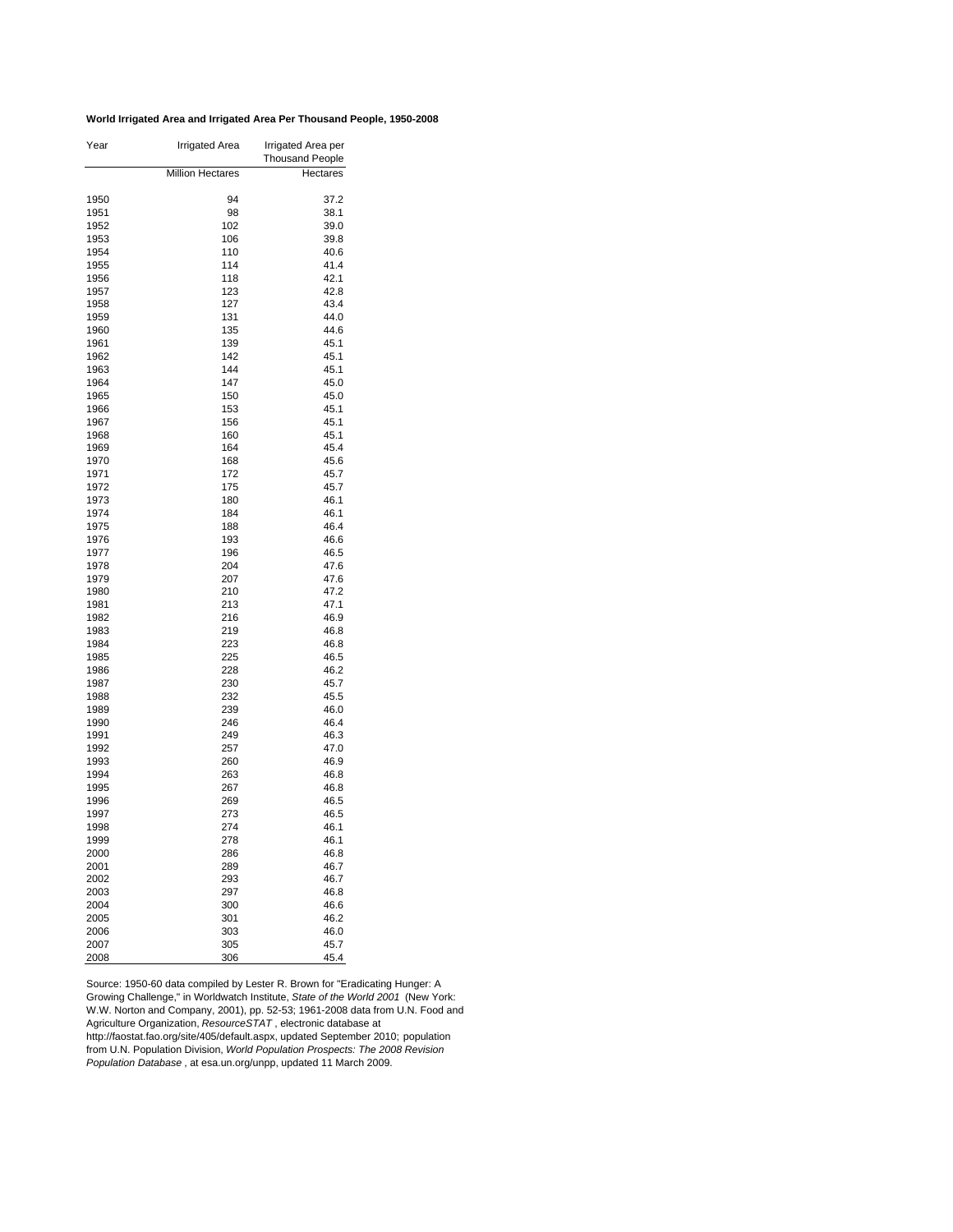

# World Irrigated Area, 1950-2008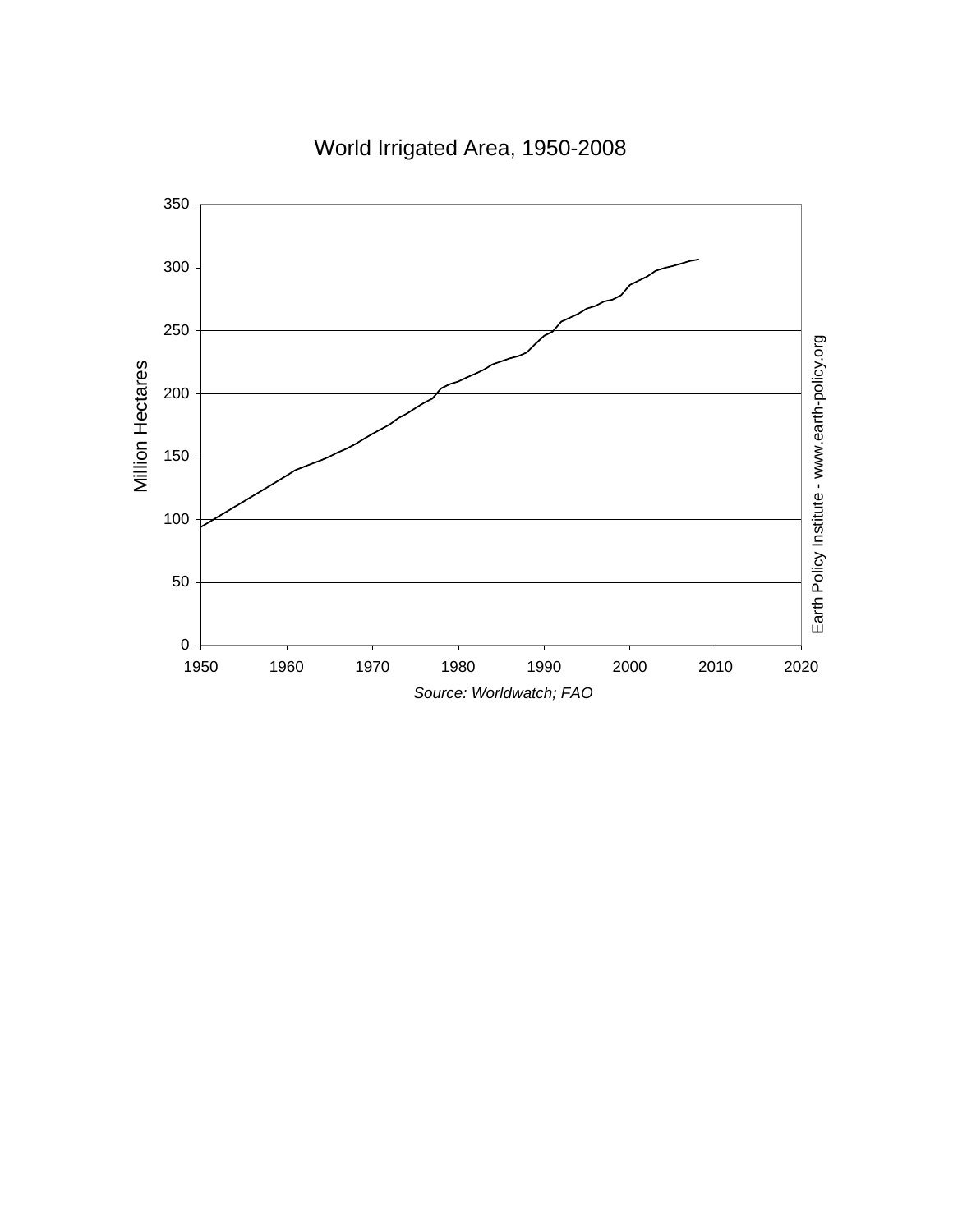

World Irrigated Area Per Thousand People, 1950-2008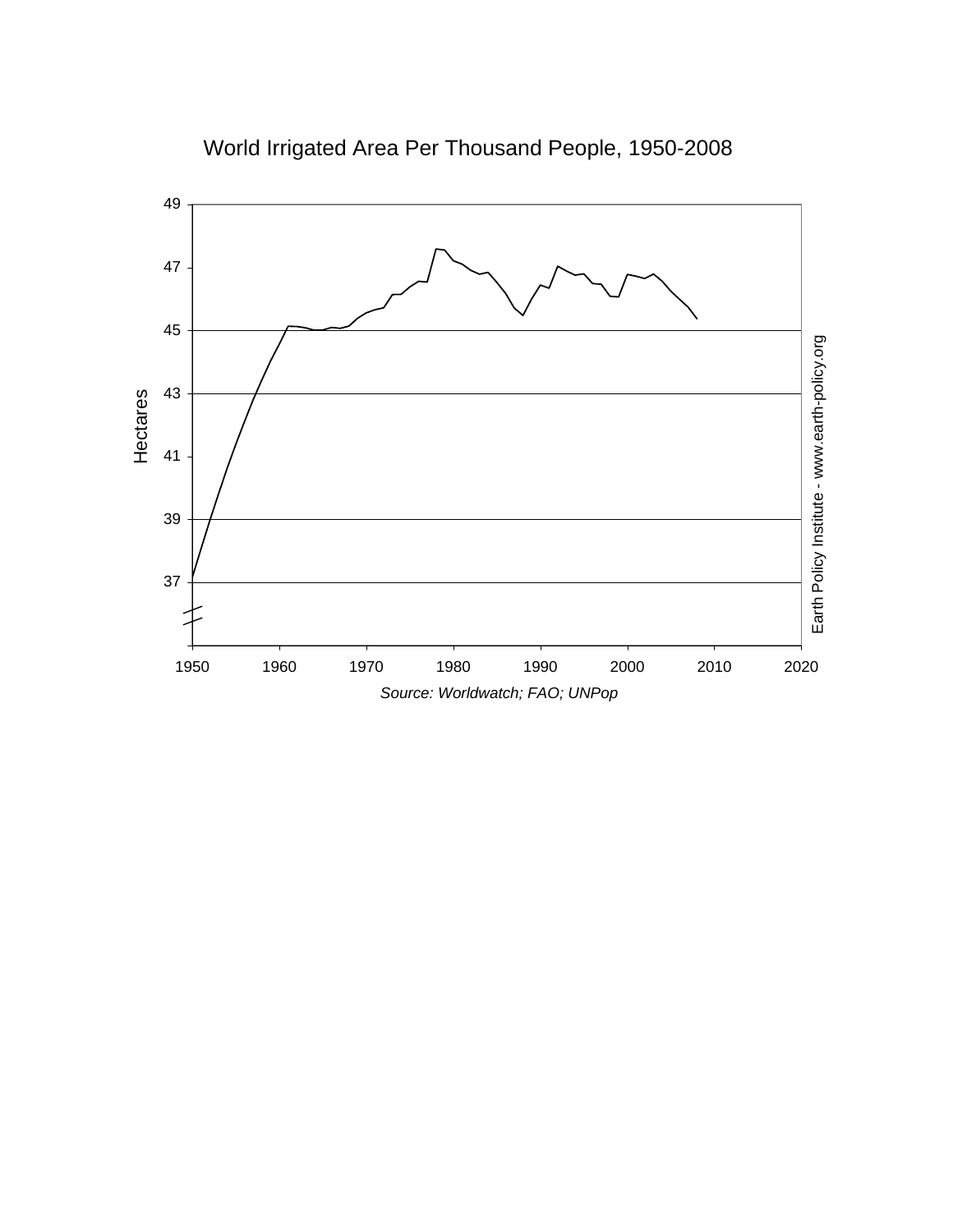### **Irrigated Area in the United States by State and Country Total, 1964-2007**

| State        | 1964   | 1969   | 1974   | 1978   | 1982                  | 1987   | 1992   | 1997   | 2002   | 2007   |
|--------------|--------|--------|--------|--------|-----------------------|--------|--------|--------|--------|--------|
|              |        |        |        |        | <b>Thousand Acres</b> |        |        |        |        |        |
| Arizona      | 1,125  | 1,178  | 1,153  | 1,196  | 1,098                 | 914    | 956    | 1,075  | 932    | 876    |
| Arkansas     | 974    | 1,010  | 949    | 1,683  | 2,023                 | 2,406  | 2,702  | 3,785  | 4,150  | 4,461  |
| California   | 7,599  | 7,240  | 7,749  | 8,506  | 8,461                 | 7,546  | 7,571  | 8,887  | 8,709  | 8,016  |
| Colorado     | 2,690  | 2,895  | 2,874  | 3,431  | 3,201                 | 3,014  | 3,170  | 3,374  | 2,591  | 2,868  |
| Florida      | 1,217  | 1,365  | 1,559  | 1,980  | 1,585                 | 1,623  | 1,783  | 1,874  | 1,815  | 1,552  |
| Idaho        | 2,802  | 2,761  | 2,859  | 3,475  | 3,450                 | 3,219  | 3,260  | 3,544  | 3,289  | 3,300  |
| Kansas       | 1,004  | 1,522  | 2,010  | 2,686  | 2,675                 | 2,463  | 2,680  | 2,696  | 2,678  | 2,763  |
| Minnesota    | 18     | 36     | 78     | 272    | 315                   | 354    | 370    | 403    | 455    | 506    |
| Montana      | 1,893  | 1,841  | 1,759  | 2,070  | 2,023                 | 1,997  | 1,978  | 2,102  | 1,976  | 2,013  |
| Nebraska     | 2,169  | 2,857  | 3,967  | 5,683  | 6,039                 | 5,682  | 6,312  | 7,066  | 7,625  | 8,559  |
| Nevada       | 825    | 753    | 778    | 881    | 830                   | 779    | 556    | 764    | 747    | 691    |
| New Mexico   | 813    | 823    | 867    | 891    | 807                   | 718    | 738    | 852    | 845    | 830    |
| North Dakota | 51     | 63     | 71     | 141    | 163                   | 168    | 187    | 183    | 203    | 236    |
| Oklahoma     | 302    | 524    | 515    | 602    | 492                   | 478    | 512    | 509    | 518    | 535    |
| Oregon       | 1,608  | 1,519  | 1,561  | 1,881  | 1,808                 | 1,648  | 1,622  | 1,963  | 1,908  | 1,845  |
| South Dakota | 130    | 148    | 152    | 335    | 376                   | 362    | 371    | 367    | 401    | 374    |
| Texas        | 6,385  | 6,888  | 6,594  | 6,947  | 5,576                 | 4,271  | 4,912  | 5,764  | 5,075  | 5,010  |
| Utah         | 1,092  | 1,025  | 970    | 1,169  | 1,082                 | 1,161  | 1,143  | 1,218  | 1,091  | 1,134  |
| Washington   | 1,150  | 1,224  | 1,309  | 1,639  | 1,638                 | 1,519  | 1,641  | 1,787  | 1,823  | 1,736  |
| Wyoming      | 1,571  | 1,523  | 1,460  | 1,662  | 1,565                 | 1,518  | 1,465  | 1,750  | 1,542  | 1,551  |
| Other        | 1,639  | 1,927  | 2,009  | 3,220  | 3,795                 | 4,546  | 5,475  | 6,326  | 6,938  | 7,743  |
| U.S. Total   | 37,057 | 39,122 | 41,243 | 50,350 | 49,002                | 46,386 | 49,404 | 56,289 | 55,311 | 56,599 |

Note: One acre equals 0.4 hectares.

Source: Compiled by Earth Policy Institute, with data for 1964-1982 from "Table 1 - Irrigated Farms in the Censuses of Agriculture: 1964 Through 1987," *1987 Census of Agriculture: Farm and Ranch Irrigation Survey (1988)* (Washington, DC: U.S. Department of Agriculture (USDA), 1989), p. 1; 1992-2007 from "Table 1 - Irrigated Farms in the Censuses of Agriculture: 2007 and Earlier Censuses," in *2007 Census of Agriculture: Farm and Ranch Irrigation Survey (2008)* (Washington, DC: USDA, November 2009), pp. 3-4.